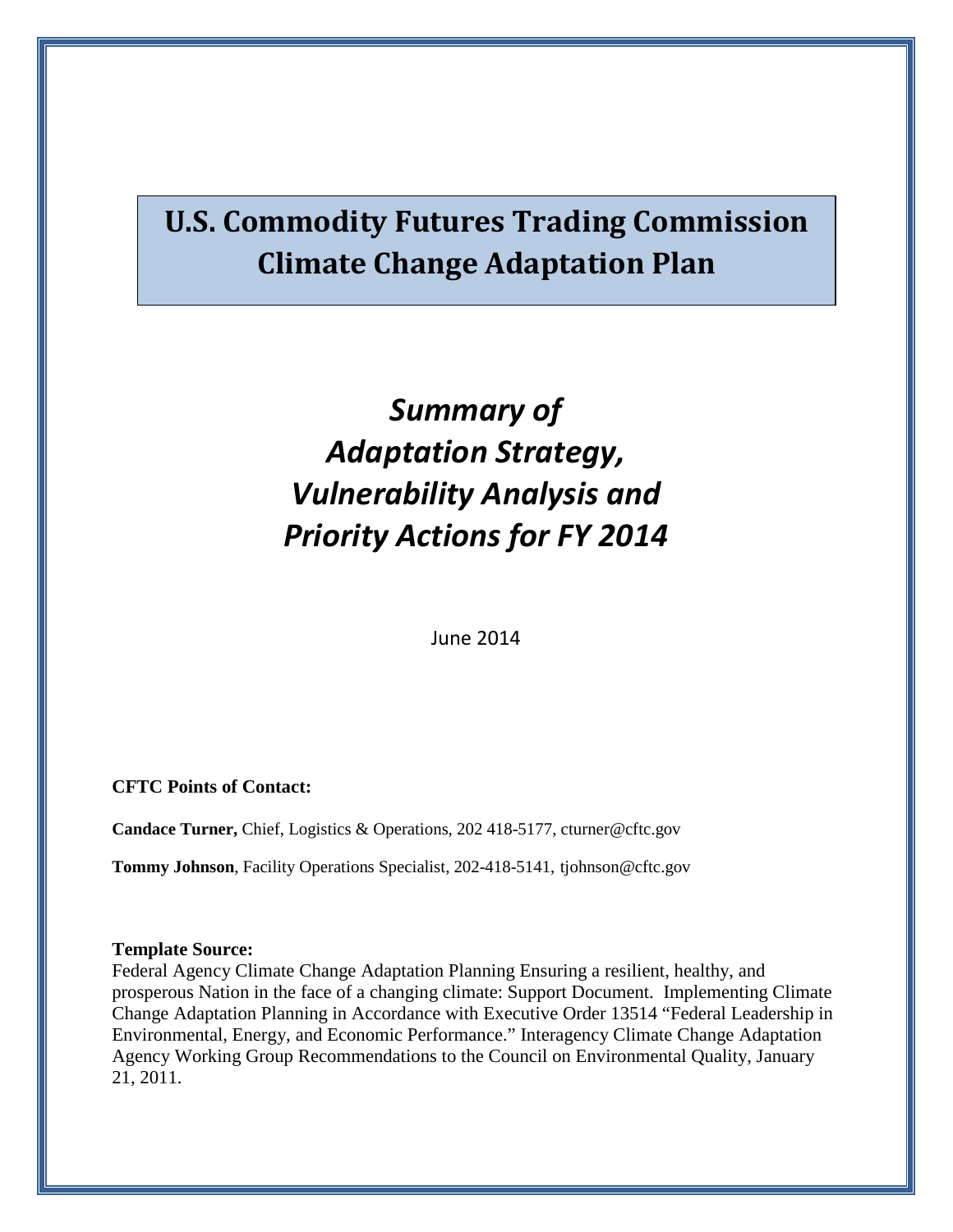## Background on the CFTC's Mission and Operations

The Commodity Futures Trading Commission (CFTC) is the independent federal agency that regulates commodity futures and swap markets in the United States. More broadly, the CTFC assures the economic utility of the futures markets by encouraging their competitiveness and efficiency, protecting market participants against fraud, manipulation, and abusive trading practices, and by ensuring the financial integrity of related market processes. Ultimately, the CFTC's continued operational viability supports the effective regulation, monitoring and functional viability of U.S. financial markets.

The CFTC monitors markets and market participants closely through its headquarters in Washington, D.C. and field offices in Chicago, Kansas City, and New York, which are the major U.S. cities where exchanges are located.

# 1. Vision and Strategic Approach to Climate Change Adaptation

The CFTC's mission and programs are defined by Congress and its response to the changing needs associated with the regulations of commercial markets and market participants. The CFTC's strategic approach to climate change adaptation will focus on reaction and support of the effects to the various financial markets due to climate change induced hazards, and the overall sustainability of staff, facilities, mission, and support infrastructure.

The CFTC recognizes climate change as a potential hazard to mission operations, staffing, facilities, and information technology (I.T.) support services. To ensure a comprehensive approach to understanding and mitigating the challenges posed by climate change, the CFTC has incorporated sustainability assurance through its Sustainability Officer and the Office of Logistics and Operations. The Chief, Logistics and Operations section serves as the agency's Senior Sustainability Officer. This officer has been identified as the agency's lead for developing, implementing, and evaluating CFTC's sustainability and climate change adaptation planning and its integration across all business lines.

### 2. Climate Change Vulnerability Analysis: Risks and Opportunities

The CFTC has four facilities located within the United States. These facilities and assets may be vulnerable to climate variability and change, particularly those located in areas regularly impeded by severe weather. In some cases, transportation routes may be affected, particularly by weather-related extreme events, e.g., flooding and storms can wash out critical roads and bridges, or make public transportation routes (such as the NYC subway) inoperable.

The risks and vulnerability to CFTC's mission, facilities, and I.T. infrastructure have been identified in the Business Impact Assessment (BIA)/Business Process Analysis (BPA) as part of its overall continuity of operations (COOP) program. All identified risks and vulnerabilities to each of CFTC's locations have been categorized and prioritized to ensure effective contingency planning in the following critical areas: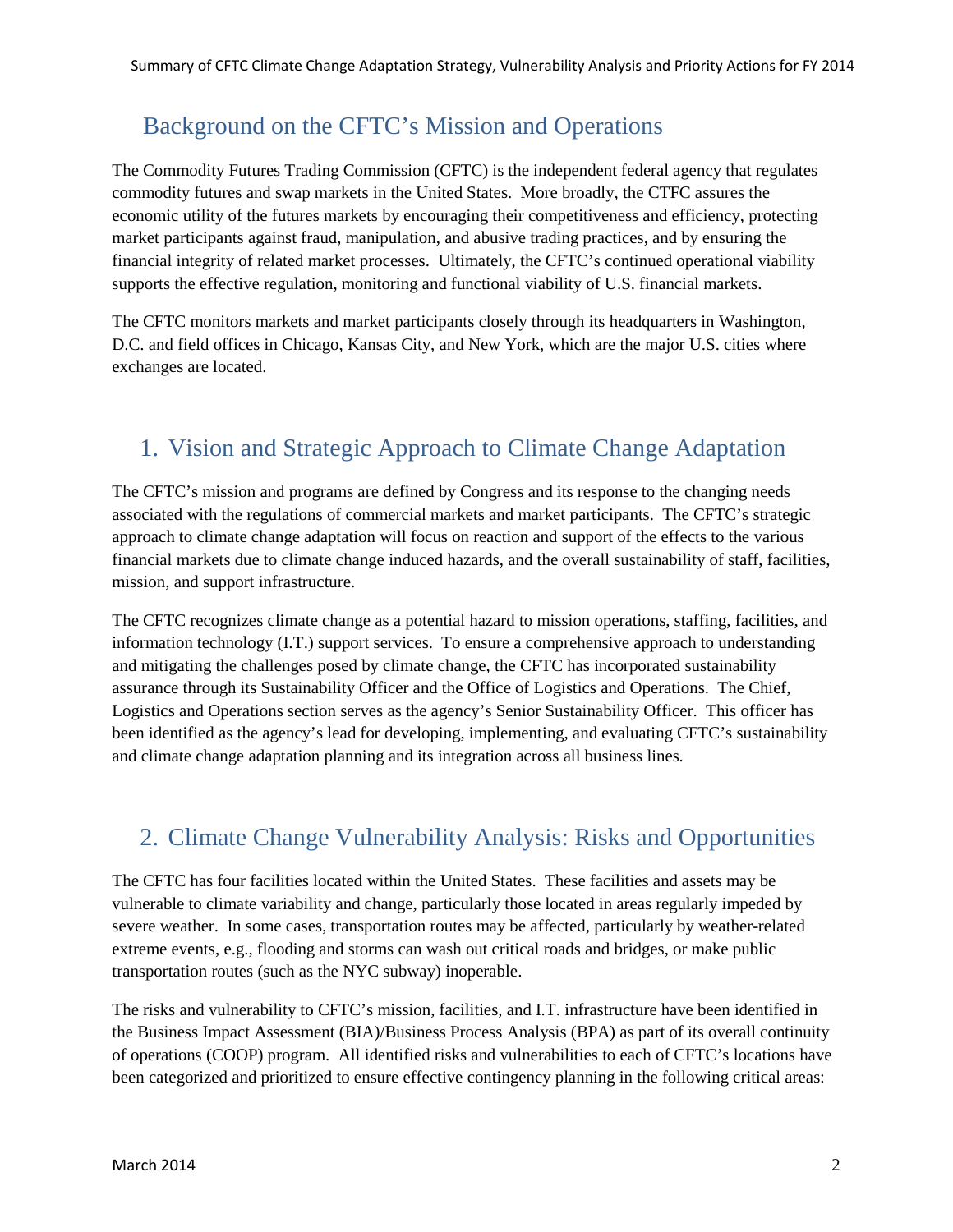- Health and Safety
- Mission Operations
- Infrastructure and Support System
- **External Coordination**
- **Assets**

## 3. Process for Adaptation Planning and Evaluation

The CFTC's Office of Logistics and Operations is responsible for leading the following climate change adaptation planning:

- Explore and identify climate change vulnerabilities
- Identify and prioritize actions to better understand risks and opportunities
- Monitor and evaluate the implementation and success of climate change adaptation procedural activities (adjusting procedures and/or activities as new climate change information becomes available)
- Monitor and evaluate planning implementation
- Socialize and educate CFTC staff
- Review and update plan annually or as required

### 4. Programmatic Activities for Adaptation Planning

The CFTC's programmatic approach to climate change sustainability will incorporate the following:

- The program will be managed by the Office of the Executive Director, Logistics and Operations section.
- The Chief of Logistics and Operations section will ensure there is an appropriately trained staff member designated as the 'plus one' as well as a COOP office. These offices will work in concert to ensure climate change is addressed in all of its contingency plans as part of CFTC's all hazards approach to long-term sustainability.
- The CFTC climate change adaptation plan and COOP plan will incorporate climate change as a component of its all hazards planning approach to emergency preparedness and sustainability.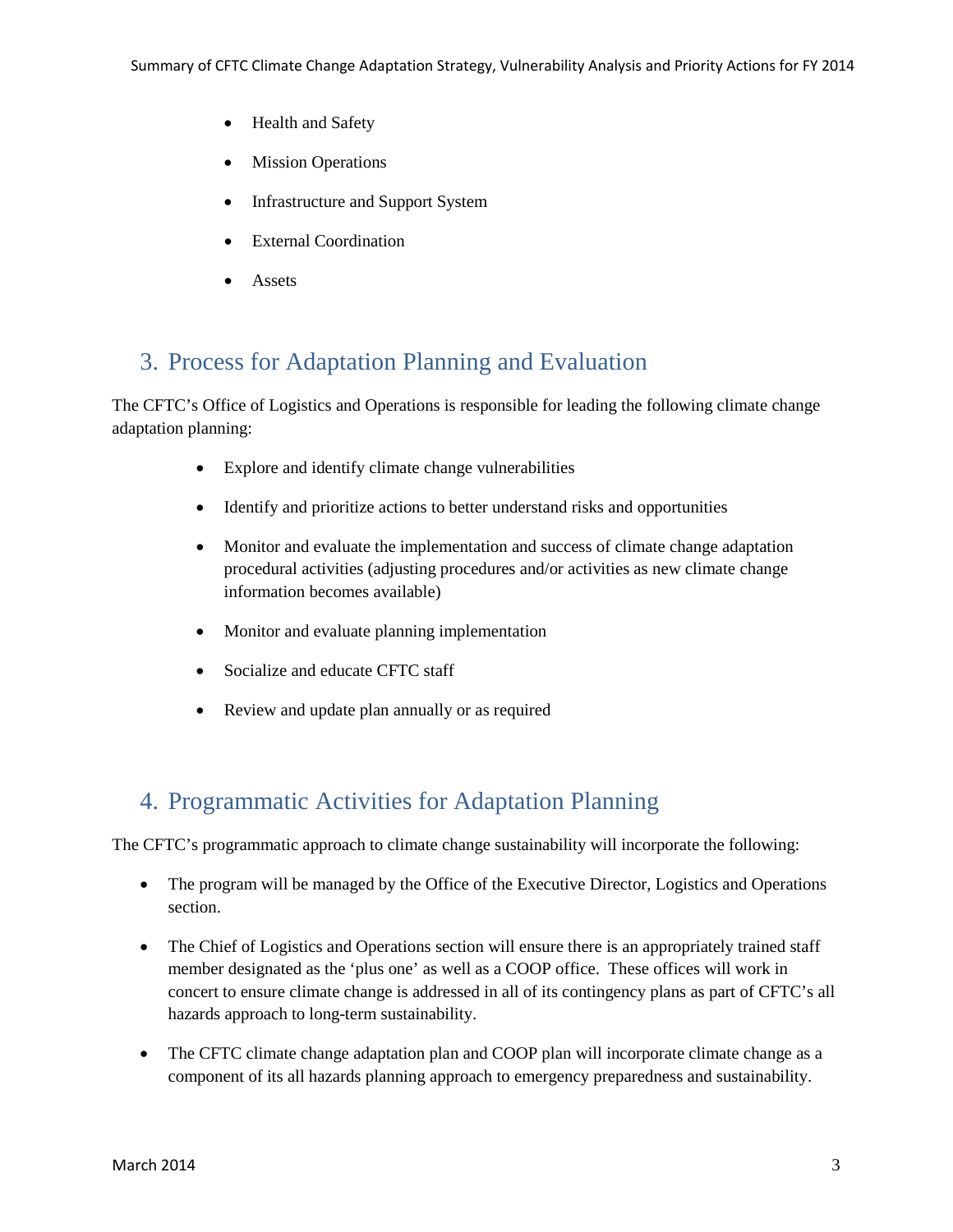- Leverage existing resources among federal agencies, such as those of the National Oceanic and Atmospheric Administration and U.S. Global Climate Research Program, to measure and monitor the CFTC's facilities in order to conduct long-term planning and minimize operational disruptions caused by climate change.
- Establish and maintain a dialogue with interagency partners in order to exchange information on operational challenges and solutions related to the management of climate impact.

### 5. Improving Understanding of Climate Change Risks/Opportunities

In 2013, the CFTC attended interagency climate change workshops sponsored by the Council on Environmental Quality to better understand and identify climate change vulnerabilities and risks. The lessons learned at these workshops provided information relevant to the potential impacts of climate change on CFTC operations and programs.

To ensure better understanding of evaluating climate change risks and opportunities, the CFTC will incorporate the following in its overall adaptation planning;

- Conduct periodic vulnerability assessments
- Provide periodic climate change education awareness updates to CFTC employees
- Interagency coordination

### 6. Actions to Address Climate Change Risks/Opportunities

The CFTC's adaptation planning program will be responsible for addressing risks and opportunities on an annual basis, or as required. The adaptation planning program will incorporate the following programmatic activities:

- Risk assessment
- HQs and Regional Office level planning
- Training
- Program development, implementation, monitoring, evaluation and oversight
- Multi-year strategic program management planning